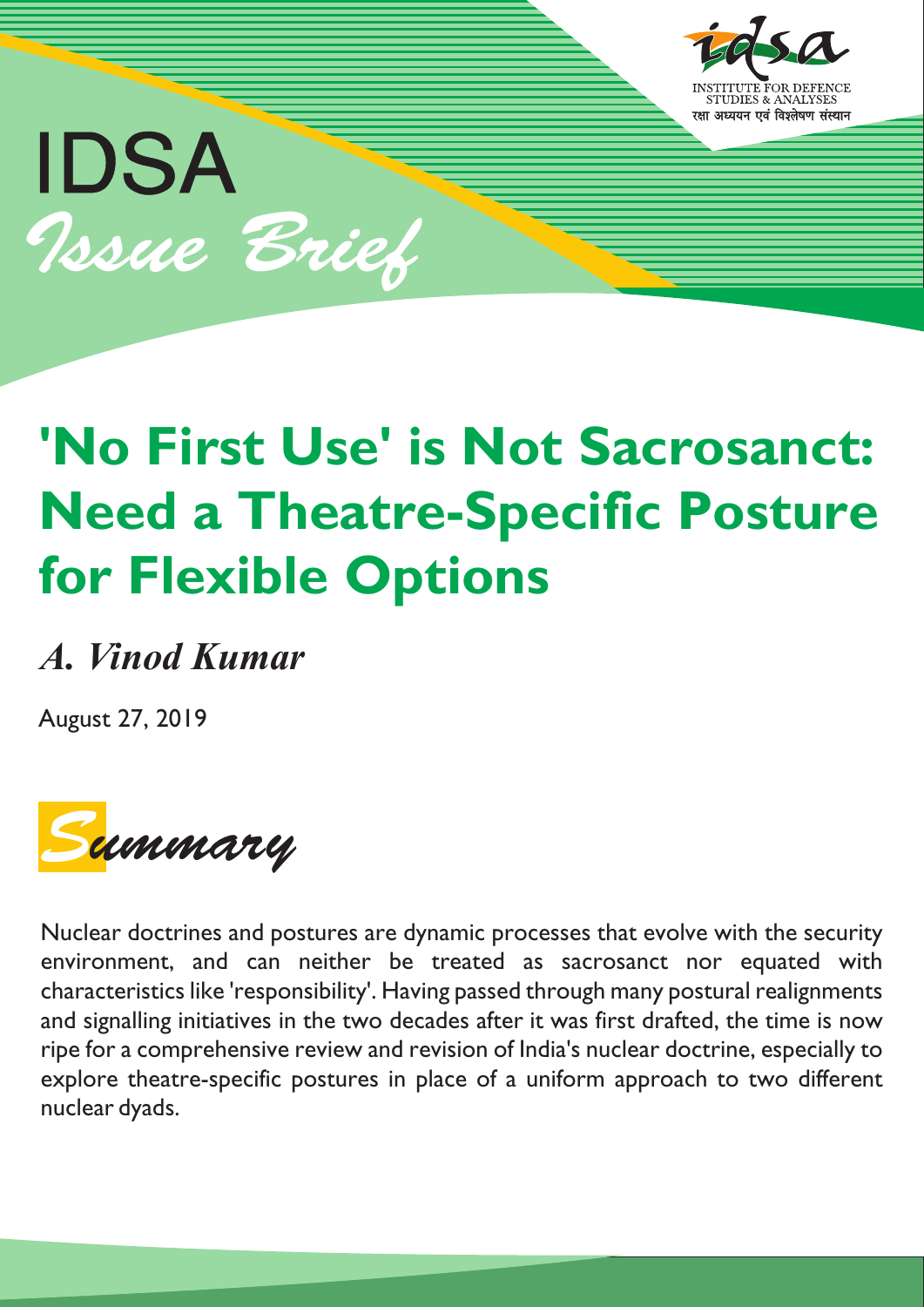What would be the response of India if it comes across credible intelligence that Pakistan is preparing to launch nuclear-armed missiles as a means to escalate military hostilities? Would India wait for Pakistan to undertake a nuclear first strike, possibly on a major population centre like the National Capital Region (NCR), killing a million or more, and then mobilise its second-strike forces to strike Pakistan and inflict "unacceptable damage," as India's Draft Nuclear Doctrine (DND) of 1999 proclaims?<sup>1</sup> Or, instead, would it undertake a pre-emptive strike – either through a conventional air strike or with nuclear-tipped short/interim-range missiles – on Pakistani bases gearing up for striking targets in India?

This has been a troubling question repeatedly posed to the Indian security establishment. Hitherto, it has not provided a direct answer, preferring to reiterate the sanctity of the no-first-use (NFU) posture underlying India's nuclear doctrine and deterrent as well as emphasising that the doctrine is more of a 'declaratory' political statement (in order to deter nuclear blackmail) than a war-fighting posture.<sup>2</sup> Votaries of NFU believe that it aptly reflects India's moralistic ethos of a peaceful nation that uses its nuclear weapons responsibly even if the posture is inconsistent with the threat environment, denoted by two nuclear-armed rivals with characteristically different postures.

Pakistan, in fact, has been sceptical about India's NFU posture from the outset and had decided against publicising its nuclear doctrine, all the while keeping its nuclear posture ambiguous and strike options open. Pakistan used this ambiguity optimally in the first decade of overt nuclearisation in South Asia (i.e., since 1998) and made political gains from nuclear brinkmanship. However, the situation subsequently changed as the spotlight fell on Pakistan's status as a hub of terrorism and clandestine nuclear trade.

Pakistan's one-upmanship during the initial years of its nuclearisation had placed immense pressure on India's NFU posture and had triggered demands for its revision in order to effectively deal with the volatility involving two nuclear-armed neighbours. The recent remark by Defence Minister Rajnath Singh indicating that NFU is not 'cast in stone' and can be altered if the circumstances demand so,<sup>3</sup> is the latest reflection on NFU-centric doctrine not being robust enough. He was echoing a pronouncement in the DND that the doctrine (or some of its elements) will be "a dynamic concept related to the strategic environment, technological imperatives and

**<sup>.</sup>** <sup>1</sup> See ["Draft Report of National Security Advisory Board on Indian Nuclear Doctrine,"](https://mea.gov.in/in-focus-article.htm?18916/Draft+Report+of+National+Security+Advisory+Board+on+Indian+Nuclear+Doctrine) *Ministry of External Affairs, Government of India*, August 17, 1999.

<sup>2</sup> For more on the issue, see Shivshankar Menon, *Choices: Inside the Making of India's Foreign Policy*, Penguin Random House, Gurgaon, 2016; and Verghese Koithara, *Managing India's Nuclear* Forces, Routledge, New Delhi, 2012.

<sup>3</sup> Shubhajit Roy, ["A nuke flutter from careful Rajnath: No](https://indianexpress.com/article/india/a-nuke-flutter-from-careful-rajnath-no-first-use-may-not-be-cast-in-stone-5911640/)-first-use may not be cast in stone," *The Indian Express*, New Delhi, August 17, 2019; and Imran Ahmed Siddiqui and G.S. Mudur, "No[-first](https://www.telegraphindia.com/india/no-first-use-not-cast-in-stone-says-rajnath-singh/cid/1698270)[use not cast in stone, says Rajnath Singh,"](https://www.telegraphindia.com/india/no-first-use-not-cast-in-stone-says-rajnath-singh/cid/1698270) *The Telegraph*, August 17, 2019.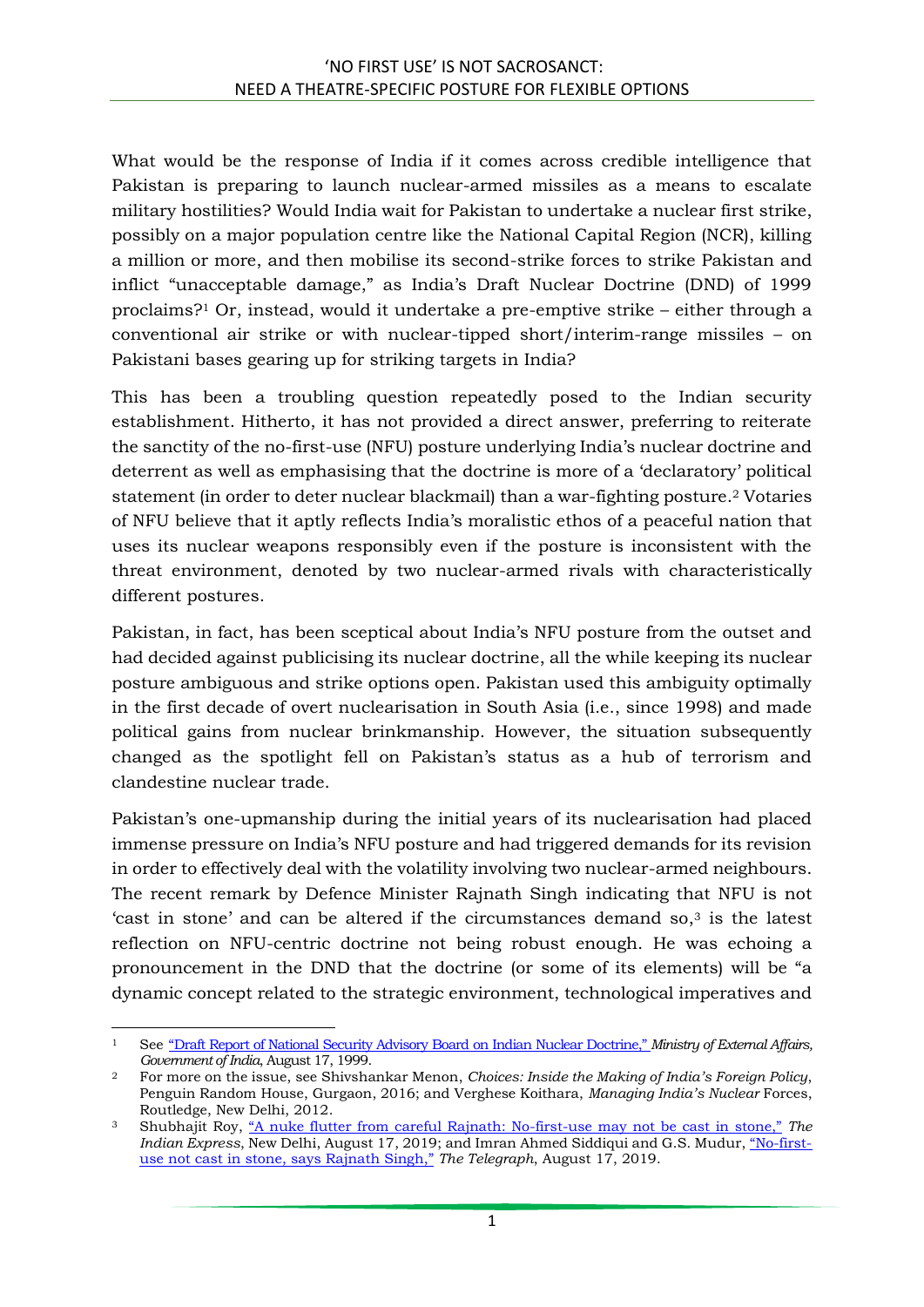the needs of national security,"<sup>4</sup> implying the imperativeness of review and upgradation. A closer look at the evolution of India's nuclear postures in the last two decades, however, reveal the numerous doctrinal realignments and signalling exercises that India had initiated to adapt to the ever-transforming threat calculus, though short of altering the fundamental NFU-centric doctrinal framework.

#### **NFU as a Strategic Burden**

A foremost scepticism about India's NFU posture is on its credibility and robustness when it equates with only one (China) of the nuclear rivals and creates a vacuum for the other (Pakistan) to exploit. Pakistan has been running a prolonged low-intensity conflict (LIC) against India, which predates the 1998 tests and had for long denied the space for an Indian response by threatening to escalate to nuclear use if India crossed any of its 'perceived' thresholds. This skewed equation, in fact, had its genesis in the covert nuclearisation phase when Gen. Zia-ul-Haq reportedly warned India during Operation Brasstacks (1987) that "if you cross the border by an inch, we will annihilate your cities." The nuclear tests only emboldened this strategy further as was evident from the blackmail and brinkmanship that Pakistan indulged in during various crises in the post-1998 years.

Besides citing India's conventional military superiority as the rationale to keep its nuclear use options open, many semi-official elucidations by Pakistan's security establishment about the redlines added to the deliberate ambiguity. So much so that Lt. Gen. Khalid Kidwai's (a long time head of Pakistan's Strategic Plans Division) articulation in 2002 appeared to be the saner of the lot.<sup>5</sup> That such belligerent posturing had effectively deterred India is illustrated by its refusal to cross the Line of Control (LoC) during various crises of the initial years, even as the NFU became a self-restrainer denying the space for escalation dominance. The efforts since 2001 were to unshackle itself from this condition which led to the pursuit of new gameplans for military responses to the LIC without hitting the presumed redlines or

<sup>1</sup> <sup>4</sup> The specific reference is to the credible minimum deterrence, wherein the 'credibility' of the arsenal in terms of posturing and capabilities and the 'minimum' in terms of the size of the arsenal has to be dynamically determined, especially in the light of the two nuclear armed rivals, and this cannot be done in isolation without the consideration of the other postural and doctrinal elements.

<sup>5</sup> According to Lt. Gen. Khalid Kidwai, Pakistan would resort to the use of nuclear weapons under four circumstances: (a) India attacking and conquering a large part of its territory (b) India destroying a large part either of its land or air forces (c) India proceeding to the economic strangling of the country, and (d) pushing Pakistan into political destabilisation or creating a large-scale internal subversion. See Paolo Cotta-Ramusino and Maurizio Martellini, ["Nuclear Safety, Nuclear](https://pugwash.org/2002/01/14/report-on-nuclear-safety-nuclear-stability-and-nuclear-strategy-in-pakistan/)  [Stability and Nuclear Strategy in Pakistan,"](https://pugwash.org/2002/01/14/report-on-nuclear-safety-nuclear-stability-and-nuclear-strategy-in-pakistan/) A Concise Report of a Visit by Landau Network - Centro Volta, Como, Italy, January 14, 2002.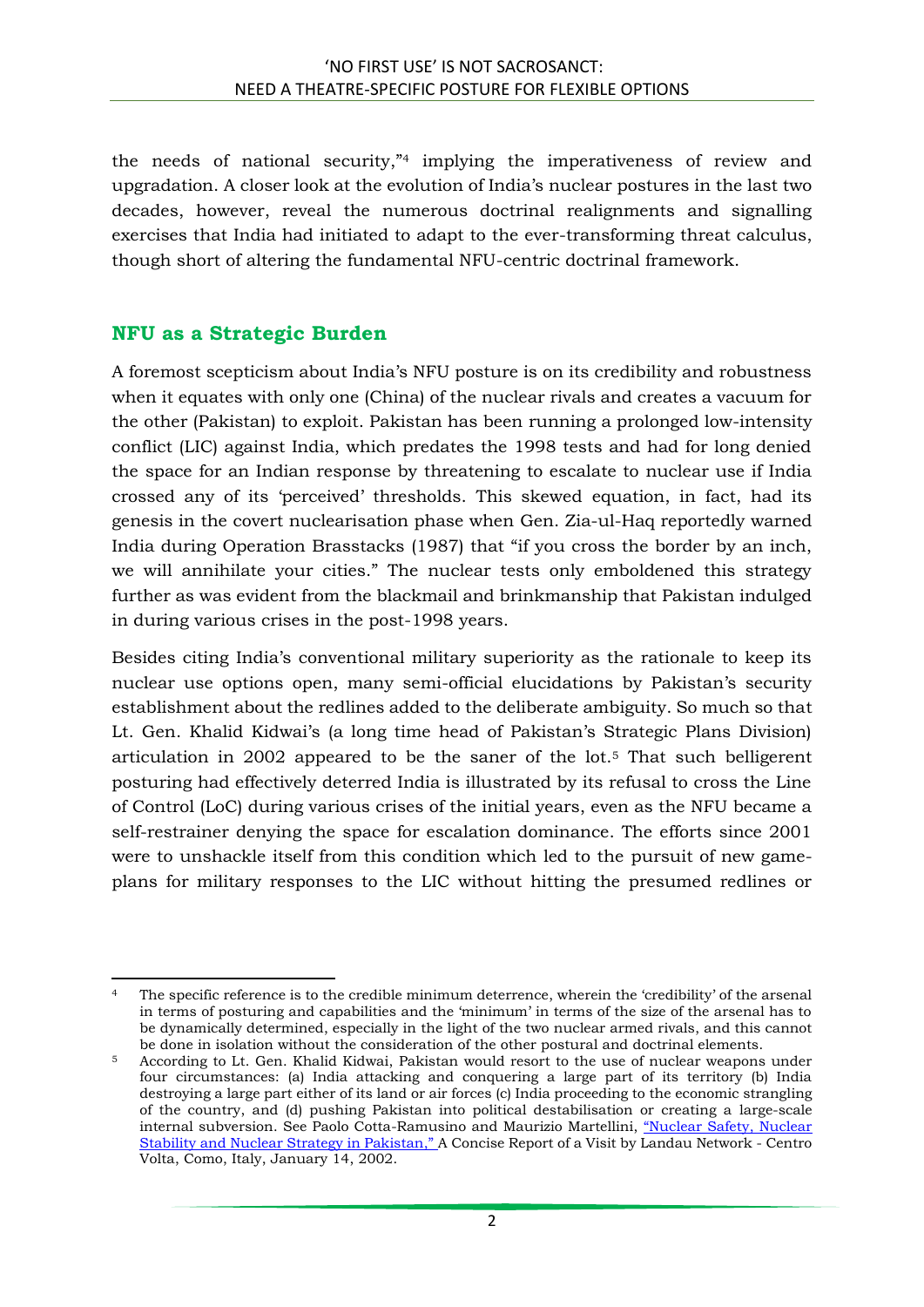initiating doctrinal revisions, resulting in concepts like the Cold Start, $6$  as well as technological options like the Ballistic Missile Defence (BMD).<sup>7</sup>

Pakistan, in turn, rapidly developed a tactical nuclear capability (Nasr) to counter the Cold Start strategy and declared that it could target Indian forces crossing into Pakistan territory, though New Delhi refused to get into a tactical equation despite having the capability for a technological riposte (Prahaar).<sup>8</sup> Nonetheless, itled to a postural shift in Pakistan's deterrence calculus as exemplified by its adoption of a second-strike capability in 2012, followed by projection of a full-spectrum deterrence.<sup>9</sup> The latter entailed development of capabilities for all the threat environments: cruise missiles (Ra'ad and Babar) to tackle India's BMD systems, and Nasr against the Cold Start and a fledgling offensive force, including Shaheen-III to hit India's far-flung strategic zones, etc.<sup>10</sup>

The moot point is that while the nuclear deterrence spectrum witnessed evolution and maturity, the NFU loophole continued to be exploited until the surgical strikes of September 2016 (following a terror attack at Uri army camp), which became not just a demonstration of the new political leadership's resolve to 'cross the border' as a perceptive redline and call Pakistan's 'nuclear bluff,' but also undertake military operations under a nuclear overhang without jettisoning the doctrinal underpinnings of the NFU.<sup>11</sup> Three years down the line, these political objectives were reinforced when the leadership repeated the feat with greater intensity, through air strikes on

**<sup>.</sup>** <sup>6</sup> The Cold Start strategy was supposed to be Indian Army's attempt to carve a space for limited conventional responses to Pakistan-aided low intensity conflict without hitting its perceived nuclear thresholds. The strategy reportedly involved reorganising of three strike corps into eight integrated battle groups (involving air and naval elements as well) that could launch multiple attacks on the Pakistan territory (including terror camps and Pakistani strike corps assets) even as a holding corps will act as pivot force and give defensive support and hold the captured territory.

<sup>7</sup> For a detailed analysis of the BMD spectrum, see Chapter V in A. Vinod Kumar, *A Shield against the Bomb: Ballistic Missile Defence in a Nuclear Environmen*t, Vij Books, New Delhi, 2019.

<sup>8</sup> Though Prahaar, with a 150-300 km range, could be developed as a delivery vehicle for tactical nuclear warheads, many voices warn against pushing for a tactical envelope with rapid escalatory potential. Former DRDO chief, V.K. Saraswat, had confirmed its ongoing development in a talk at IDSA in February 2017, though refusing to confirm whether it will be a tactical nuclear delivery capability. For an analysis, see Vivek Bhardwaj, "USA's MGM-[140 ATACMS vs. India's](http://aermech.in/usas-mgm-140-atacms-vs-indias-prahaar-vs-pakistans-nasr-tactical-ballistic-missile-comparison/)  Prahaarvs. Pakistan's Nasr[, Tactical Ballistic Missile Comparison,"](http://aermech.in/usas-mgm-140-atacms-vs-indias-prahaar-vs-pakistans-nasr-tactical-ballistic-missile-comparison/)*AerMech*, January 10, 2016.

<sup>9</sup> Pakistan's 'second-strike' forces are supposedly based on Agosta submarines, though it is unknown how far it has succeeded in developing a naval leg of its triad. See "Naval Chief Inaugurates Naval Strategic Forces Headquarters," No. PR122/2012-ISPR, May 19, 2012.

<sup>10</sup> The reference is to the Andaman & Nicobar Islands, where Pakistan believes India has strategic assets stationed. For more on the full spectrum plan, see ["A Conversation with Gen. Khalid Kidwai,"](https://carnegieendowment.org/files/03-230315carnegieKIDWAI.pdf) Carnegie International Nuclear Policy Conference 2015*, Carnegie Endowment for International Peace*, March 23, 2015.

<sup>11</sup> Surendra Singh, "[This is How 19 Indian Soldiers Did Surgical Strike in PoK, And Avenged the Uri](https://www.indiatimes.com/news/india/this-is-how-19-indian-soldiers-did-surgical-strike-in-pok-and-avenged-the-uri-terror-attack-271166.html)  [Terror Attack,"](https://www.indiatimes.com/news/india/this-is-how-19-indian-soldiers-did-surgical-strike-in-pok-and-avenged-the-uri-terror-attack-271166.html) *India Times*, February 09, 2017.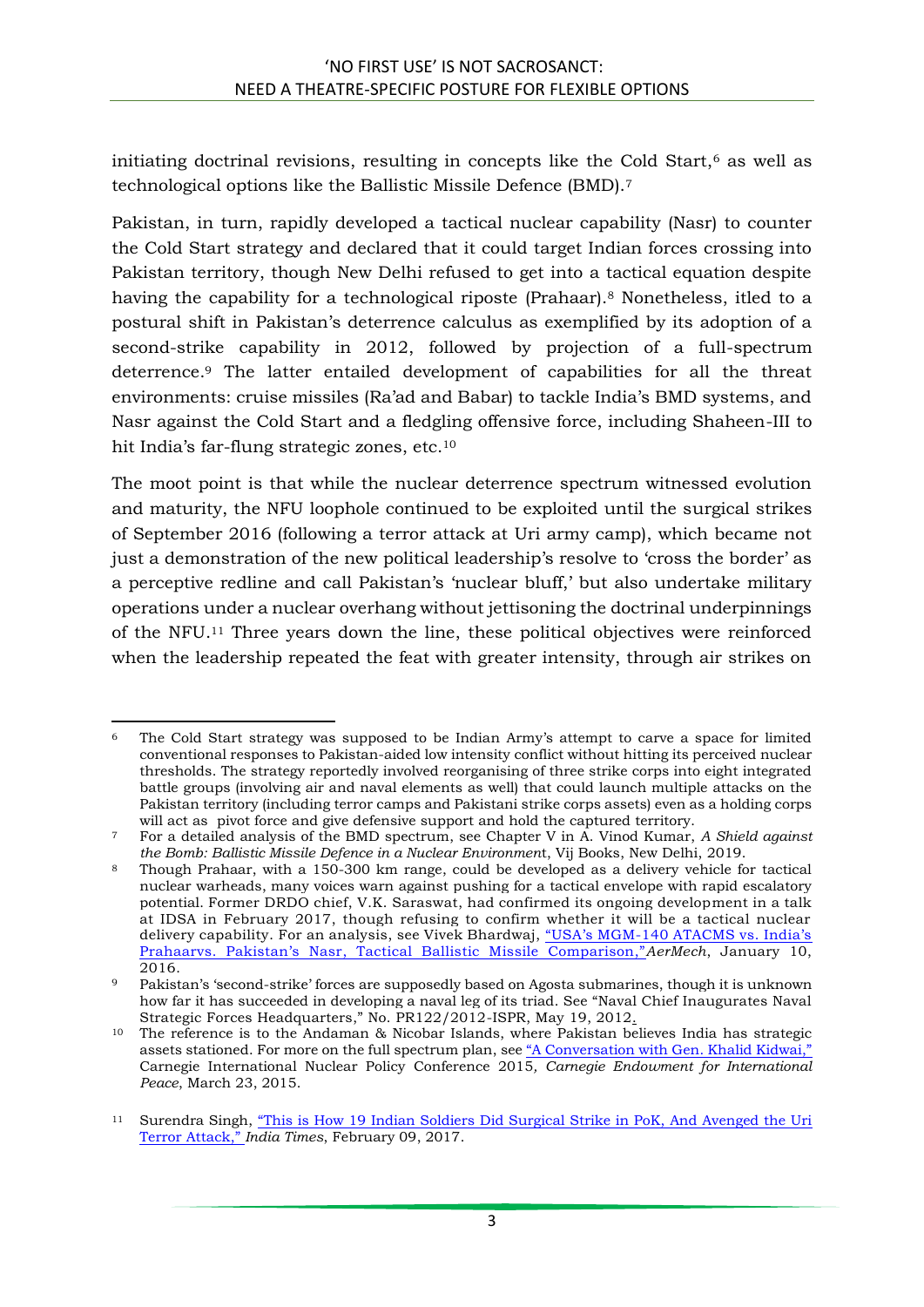a terror camp in Balakot in February 2019.<sup>12</sup> More importantly, the aerial strikes were proof of India now taking over the escalation mantle and signalling its resolve to advance up the ladder (towards missile strikes) in the event of continuing terror attacks and if Pakistan were to seek military retribution to the Indian action, as seen after the Balakot event.

With the recent Indian action in Jammu and Kashmir ruffling the Pakistan security establishment, which is seemingly girding its loins for a fresh offensive, Defence Minister Rajnath Singh's statement was not just a reiteration of the political intent for cross-border military missions, but also a signalling exercise that no elements of India's nuclear doctrine, including NFU, will restrain it from moving up the escalation ladder if the situation so demands.

#### **Nuclear Posture is All About Signalling**

It was surprising for observers of the South Asian nuclear scene as to why such a meticulously planned and resource-intensive initiative like the 'Cold Start' was disowned by the political leadership. Army officials involved in this exercise insist that the supposed 'Cold Start' was only one among a handful of proactive tactical strike plans that were to be employed if the political leadership decides to undertake military action in response to a terror strike.<sup>13</sup> In fact, when elements of the Cold Start were tested on the western frontier, Army officials were aware that their Pakistan counterparts were closely monitoring the exercises and dissecting its contours.

Considering that the National Democratic Alliance (NDA) Government, despite promoting a proactive national security mission, had not sought to revive or institutionalise the Cold Start plan, which was discarded by its predecessor, could be indicative of the fact that this project was a calculated signalling exercise intended to alarm Pakistan of the conventional campaigns that India could devise. While objectives like 'conquering and holding territory without hitting redlines' may sound ambitious even for such spectacular projects, one cannot rule out the possibility that the surgical strike of 2016 could have been among the models (of controlled subconventional assaults) that comprised the larger framework of the Cold Start.

Another major signalling exercise was the Indian response to the Nasr episode. With Pakistan demonising the Cold Start as a destabilising strategy and swiftly developing a tactical nuclear delivery capability to counter it, the Indian establishment was looking for a requisite response without affecting its doctrinal setup and

**<sup>.</sup>** <sup>12</sup> ["Balakot IAF strike involved 200 hours of planning,"](https://www.business-standard.com/article/news-ians/balakot-iaf-strike-involved-over-200-hours-of-planning-119022600940_1.html) *Business Standard*, February 26, 2019.

<sup>13</sup> Interview with army officials who were part of the exercises.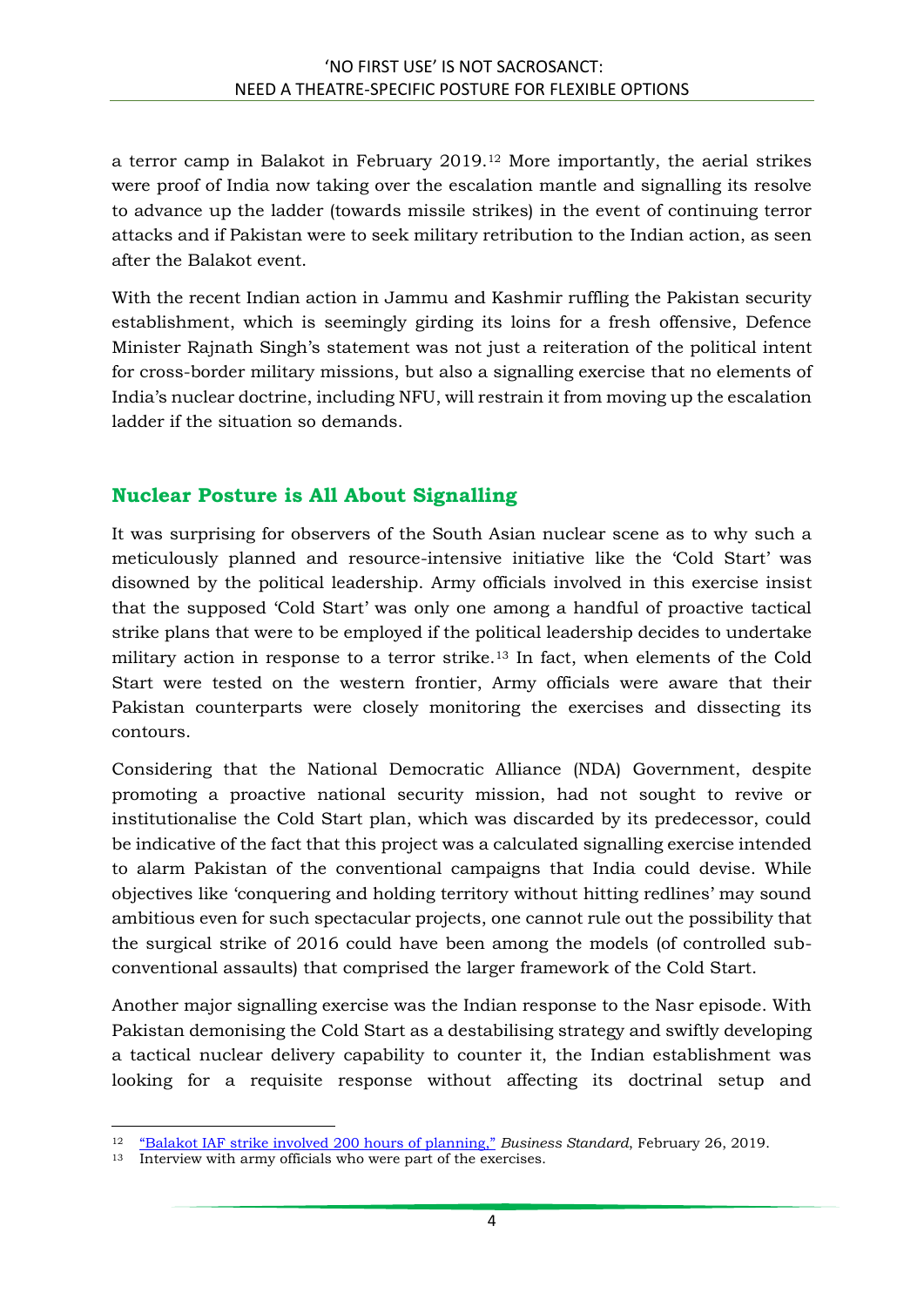technological missions. The opening probably came when Pakistan declared that it might use tactical nuclear weapons against the Indian forces even if it was on its own soil. In the discussions that followed, it was at the initiative of the then foreign secretary that a decision was taken to use unofficial channels to signal India's approach towards Nasr and the tactical nuclear space.<sup>14</sup> Shyam Saran, as Chairman of India's National Security Advisory Board (NSAB), an advisory body without any official or statutory standing, fitted the bill. Through two different articulations, Saran clarified that India will not differentiate between tactical and strategic nuclear weapons and therefore will consider any such use against its forces or territory as a first-strike, which, implicitly, could invite a massive retaliation involving nuclear weapons.<sup>15</sup>

The doctrinal debates were sealed for a brief period, until the Bharatiya Janata Party (BJP) declared in its 2014 *Lok Sabha* election manifesto its intent to "study in detail India's nuclear doctrine, and revise and update it, to make it relevant to challenges of current times," without, however, making any explicit reference to NFU.<sup>16</sup> Two years later, in November 2016, then Defence Minister Manohar Parikkar's 'private thoughts' on "why should India tie itself to NFU?" was also passed off as a reflection of this thought process – the imperative of reviewing the doctrine periodically.<sup>17</sup> While Defence Minister Singh's recent statement might be embodying such proclivities, the timing of the statement indicates that it could be more of a signalling to Pakistan in the light of its sabre-rattling over the latest developments relating to Jammu and Kashmir. With the Pakistan premier warning of an impending war, he needed to be warned that the outcome may not be one of his choosing. By that standard, the Defence Minister's statement qualifies as a potent signalling, on par with the Saran's statements.

#### **Why a Review-Cum-Revision is Needed**

*A theatre-specific posture*: NFU as a postural option remains stressed by the unstable deterrence equations with Pakistan, unlike the case in the other dyad where China shares the same posture. A theatre-specific posturing, in place of a uniform posture for two characteristically different nuclear dyads, would signal to the adversary the operational flexibilities designed into India's doctrinal structures as well as the scope

 $\overline{a}$ <sup>14</sup> Based on an interaction with an official privy to the discussions.

<sup>&</sup>lt;sup>15</sup> The first was through a lecture delivered at the India Habitat Centre, New Delhi on April 24, 2013. For the text of Ambassador Shyam Saran's lecture, see ["Is India's Nuclear Deterrent](http://ris.org.in/images/RIS_images/pdf/Final%20Is%20India)  [Credible?,"](http://ris.org.in/images/RIS_images/pdf/Final%20Is%20India) *Research and Information System for Developing Countries*, New Delhi. The second came as an op-ed piece a few days later. See Shyam Saran, "Weapon that has more than symbolic [value,"](https://www.thehindu.com/opinion/lead/Weapon-that-has-more-than-symbolic-value/article12121573.ece) *The Hindu*, May 04, 2013.

<sup>16</sup> ["Full Text: BJP manifesto for 2014 Lok Sabha elections,"](https://www.news18.com/news/politics/full-text-bjp-manifesto-for-2014-lok-sabha-elections-679304.html) *News18*, April 07, 2014.

<sup>17</sup> Sushant Singh, ["Manohar Parrikar questions India's no](https://indianexpress.com/article/india/india-news-india/manohar-parrikar-questions-no-first-use-nuclear-policy-adds-my-thinking-4369062/)-first-use policy, adds 'my thinking'," *The Indian Express*, November 11, 2016.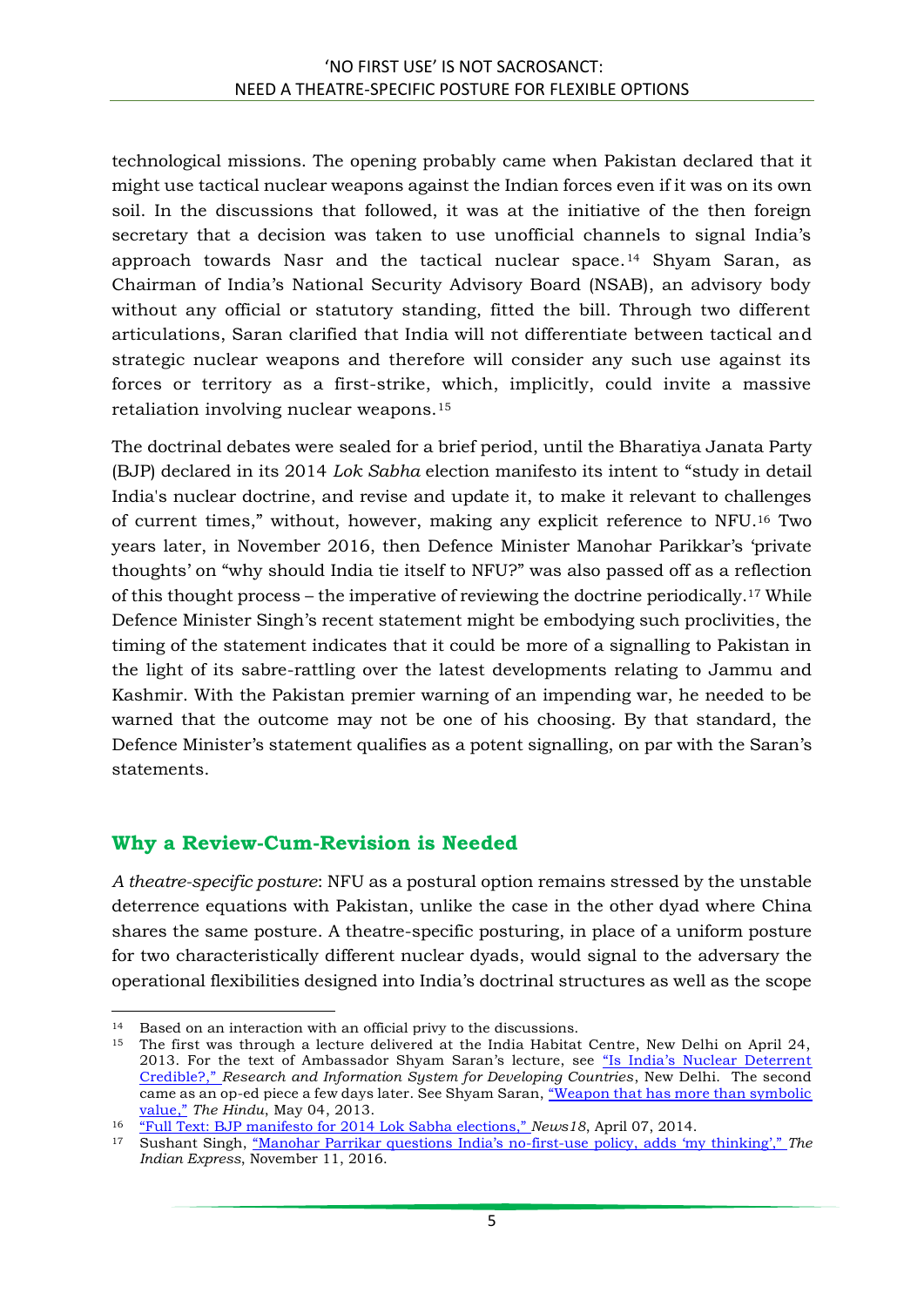for their further recalibration if conditions demand so.<sup>18</sup> The idea is to project the flexibility that India has in applying the NFU only for theatres where the rival state (China) also has a similar posture while keeping its options open for other theatres (Pakistan), where no such articulation exists or where other nuclear use preferences are indicated.

Though the larger plan is to convey the non-applicability of NFU against Pakistan in the event of a conventional stalemate or threat of nuclear use, this should not necessarily imply that India could resort to a default protocol of nuclear strike options after an escalatory Pakistani conventional surge, but, instead, only formalises its flexible response options. Whether this needs to be done as an interpretative or signalling exercise (Shyam Saran model) or pursued through a doctrinal revision publicised through a cabinet note/press release, is something the government could decide if and when it initiates such an exercise.<sup>19</sup>

*Reflect new strategic scenarios*: Largely of the 1999 vintage, the DND is seen as falling short in many scenarios involving newer platforms like tactical nuclear weapons and missile defence, besides missing out on principles pertaining to counter-force or counter-value targeting choices. Though the Nasr element was tackled through interpretative manoeuvring, the doctrine needs to incorporate a clear guideline on tactical scenarios, particularly since it may involve an attack on the Indian troops in a foreign territory as well as a potential introduction of an Indian tactical system into the matrix. Considering that India has the technological capability to fight and dominate in the tactical domain, it would be unwise to evade a war-fighting space of lighter intensity and lesser destructive scope instead of galloping to a holocaustic endgame.

The fledgling missile defence capability also needs rapid integration into the doctrinal space as the fundamental objective behind a nation-wide shield would be to defend against nuclear-tipped missiles of various hues. Though the technology is not yet fool-proof or operationally mature, the BMD systems are integral to all nuclear strike scenarios, be it pre-emptive, offensive, or retaliatory. If their primary task is to provide frontline defence against a first strike by protecting population centres and second-strike capabilities, the alternative scenario is of the incentives to strike first

**<sup>.</sup>** <sup>18</sup> Author had first proposed the idea of a theatre-specific posturing in his unpublished paper, titled, "Low Intensity Conflict under Nuclear Conditions," presented at IDSA in 2009. Senior officials present at this discussion opined that the National Security Council as well as the National Security Advisory Board had debated the question of whether India will wait to absorb a nuclear first strike and then resort to massive retaliation, and that the consensus was to stick to the existing posture and leave the final strike decision to the command and control structures that have been established.

<sup>&</sup>lt;sup>19</sup> It is worthwhile to note that the DND was formalised after the Cabinet Committee on Security approved the draft with a few changes and publicised it through a press release. See "[Cabinet](http://pibarchive.nic.in/archive/releases98/lyr2003/rjan2003/04012003/r040120033.html)  [Committee on Security Reviews Progress in](http://pibarchive.nic.in/archive/releases98/lyr2003/rjan2003/04012003/r040120033.html) Operationalising India's Nuclear Doctrine," *Press Information Bureau*, *Government of India*, January 04, 2003.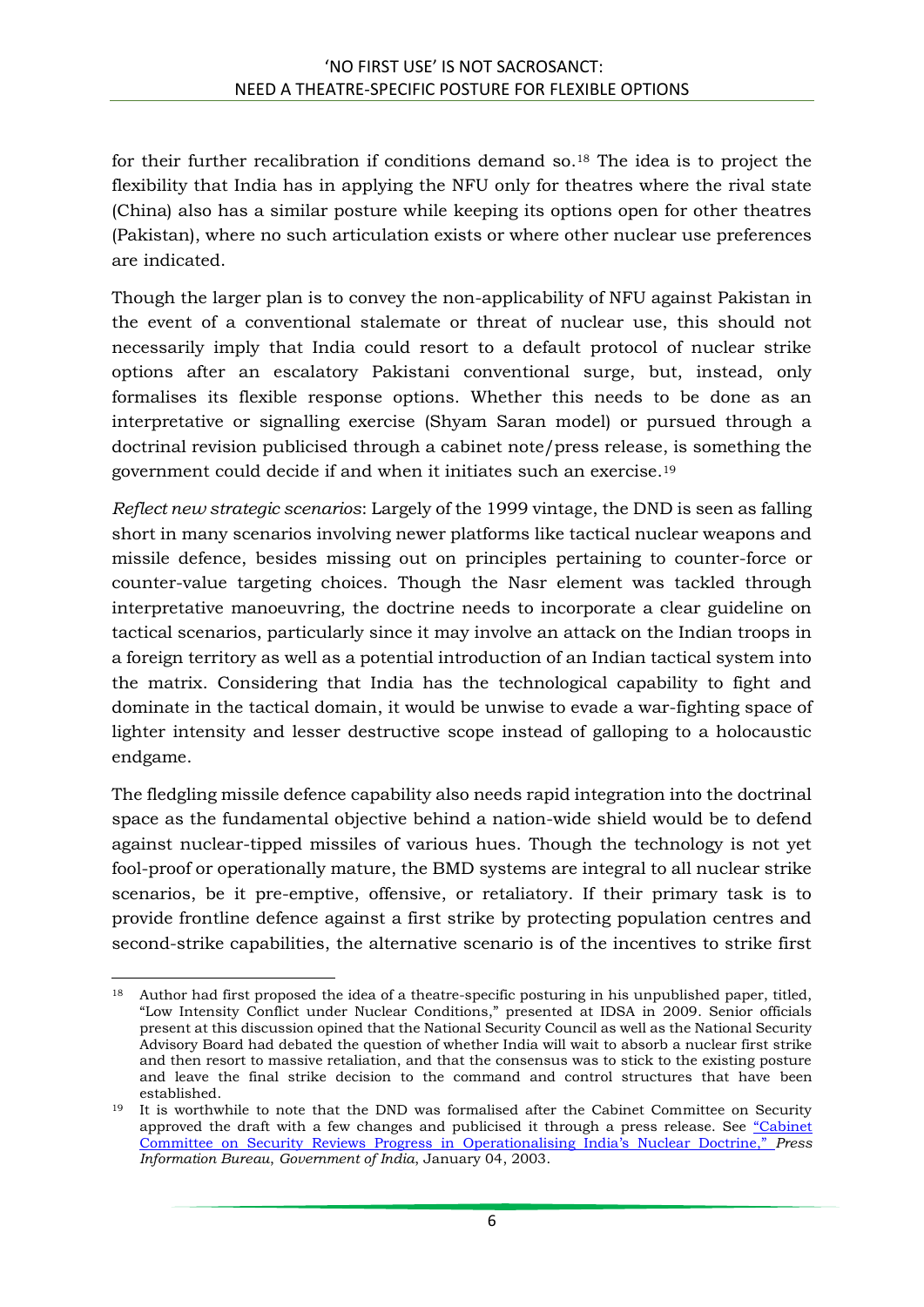– as a pre-emptive or a conquest mission – against an adversary with the assurance that retaliation will be sufficiently countered. It is, hence, vital that the missile defence roles and objectives are well articulated in the nuclear doctrinal framework, when revised. This exercise should also facilitate the transfer of BMD assets from the Indian Air Force to the Strategic Forces Command in order to fully integrate them with the strategic mission.

#### **Conclusion**

The irony about nuclear doctrines is that the NFU posture, which is supposed to be an exemplar of peaceful intentions, has been scrutinised more often than the more belligerent versions. Nuclear doctrines and postures are dynamic processes that evolve with the security environment, and, hence, can neither be treated as sacrosanct policies nor equated with characteristics like 'responsibility', especially since only two of the nine nuclear-armed states adopt defensive postures like NFU.

India's doctrinal framework has also undergone notable changes from its original ideational framework, through both structural alterations as well as postural realignments. The revisions pertaining to biological and chemical attacks as well as the inclusion of attack on Indian forces among the conditionalities for 'retaliation' are examples of how the core tenets have been revisited. The purported reinterpretation by a former national security advisor on the provision of non-use against non-nuclear weapon states<sup>20</sup> and Shyam Saran's signalling endeavour are examples of how the strategic milieu will force enduring pressures on the doctrinal structures to transform and adapt.

Twenty years after the Indian nuclear doctrine was first drafted, the time is certainly ripe for a comprehensive review and suitable revisions.

<sup>1</sup> <sup>20</sup> The reference is to a speech delivered by the former national security advisor Shivshankar Menon at the National Defence College in 2010, in which he described India's nuclear doctrine as emphasising on "no first use and non use against non-nuclear weapon states". Some experts misread it as implying that India will have no first use against non-nuclear weapon states, which they felt was a significant doctrinal re-interpretation; whereas Menon was actually listing the tenets of the doctrine in a linear fashion by first mentioning 'no first use' and then 'non use against nonnuclear weapon states'. While the confusion could be attributed to the misquoting of his words, the text of the speech was subsequently published by the Ministry of External Affairs. See "Speech by [NSA Shri Shivshankar Menon at NDC on "The Role of Force in Strategic Affairs,"](https://www.mea.gov.in/Speeches-Statements.htm?dtl/798/Speech+by+NSA+Shri+Shivshankar+Menon+at+NDC+on+The+Role+of+Force+in+Strategic+Affairs) *Ministry of External Affairs, Government of India*, October 21, 2010.